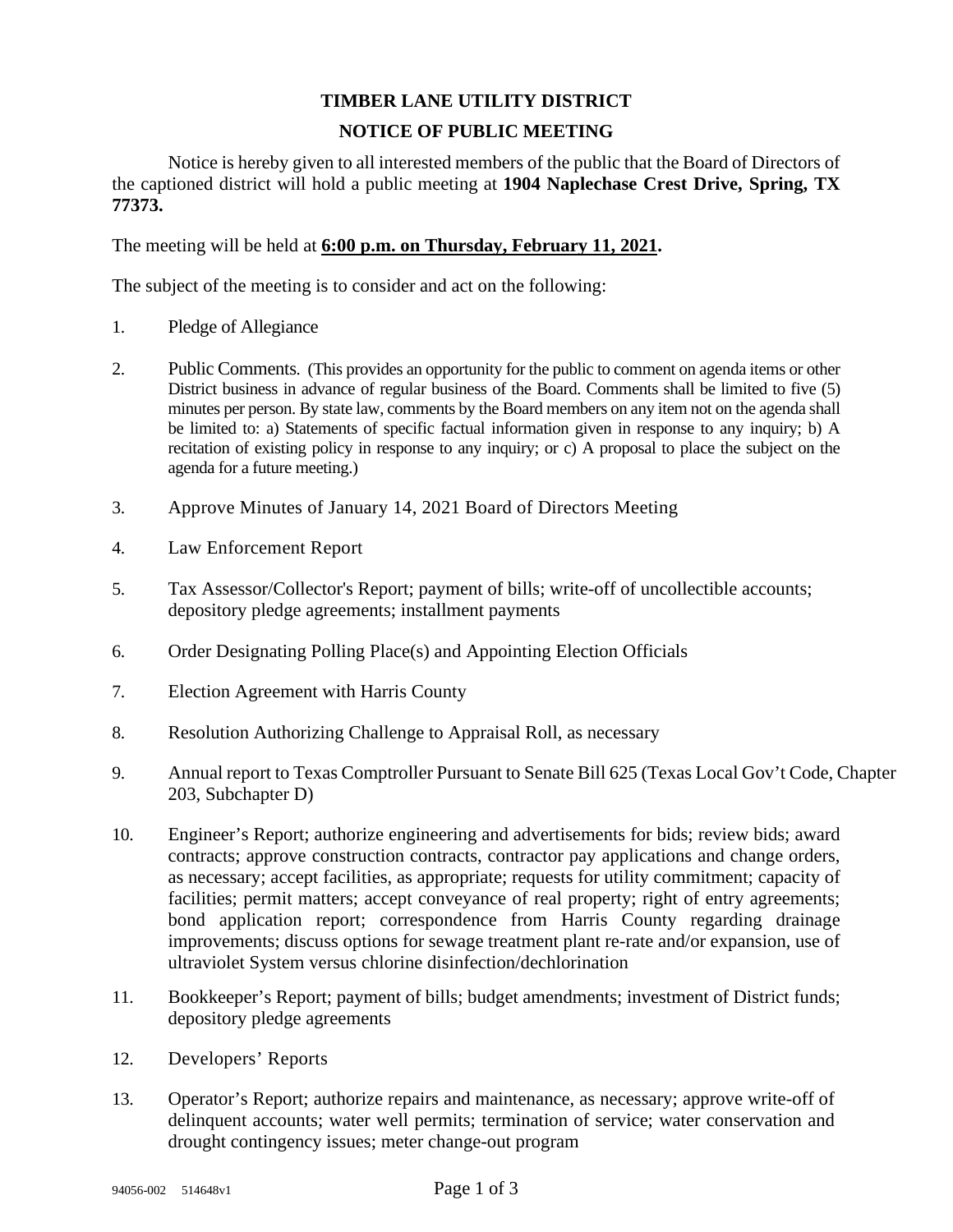- 14. Sale of \$12,500,000 Unlimited Tax Bonds, Series 2021
	- a. Open Bids and Order Awarding Sale of Bonds
	- b. Approve Bond Order for Sale of Bonds
	- c. Approve Official Statement
	- d. Approve Paying Agent Agreement
	- e. Approve certificates, resolutions, orders, and all documents necessary to complete approval, registration and delivery of Series 2021 Bonds and authorize President, Secretary and consultants to take all actions necessary to complete approval, registration, and delivery of Series 2021 Bonds
- 15. Champions Hydro-Lawn Report
- 16. Hearing on Violations of District Rules and Damage to District Property
- 17. Reports on District Parks and Recreational Facilities; review funding requirements for new facilities; authorize maintenance and repairs, as necessary; contact award and funding; TPWD grant award; approve change orders, as necessary; FEMA claims and related work
- 18. Scout, American Heritage, and Other Community Service Projects
- 19. Reward for Citizen Information
- 20. Executive Session (closed) pursuant to Texas Government Codes §551.071 to consult with the District's attorneys about pending or contemplated litigation, §551.072 to deliberate the purchase, exchange, lease or value of real property, §551.074 to deliberate the duties of a public officer or employee, and §551.076 to deliberate on deployment or specific occasions for implementation of security personnel or devices
- 21. Pending Business



Lori G. Aylett, Attorney for the District